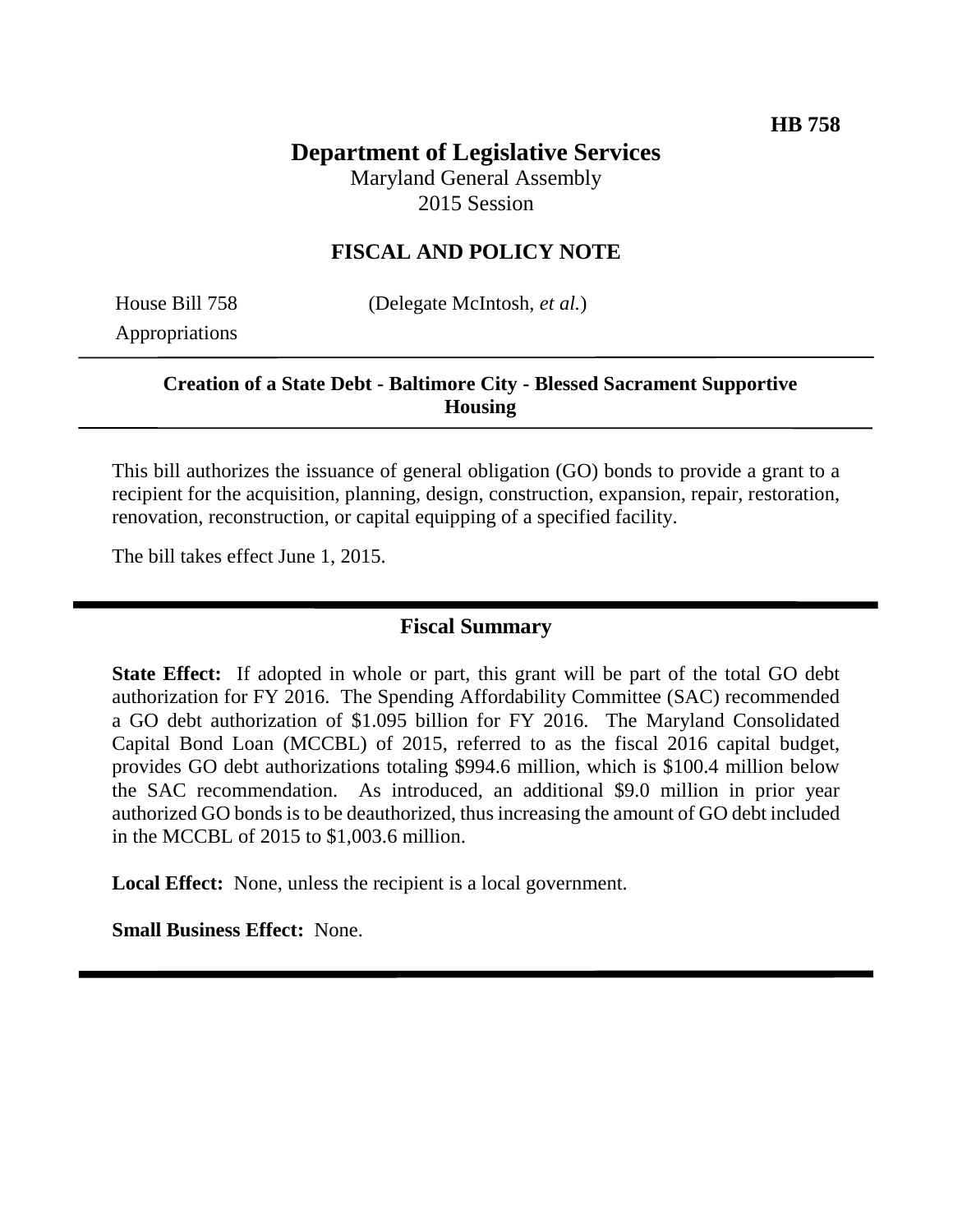## **Analysis**

### **Current Law/Background:**

*Bond Sales and Debt Service:* The State last sold bonds on March 4, 2015, which included \$518.0 million in new money bonds in support of the State's capital program. Those bonds were sold in separate series with a combined true interest cost of 2.65% over 15 years. The actual annual debt service cost will be determined by the coupon rate achieved at the time the bonds were issued, which ranged from 3.0% to 5.0% for an average coupon rate of 4.5%. Therefore, State debt service is estimated to cost \$53.5 million annually based on the average coupon rate.

GO bonds authorized in a given year are not all issued the year in which they are authorized. The State Treasurer's Office estimates that just over half of the GO bonds authorized in a year are typically issued within the first two fiscal years. The Capital Debt Affordability Committee assumes bonds authorized in a given year will be fully issued over five years; specific issuances are 31% in the first year, 25% in the second year, 20% in the third year, 15% in the fourth year, and 9% in the fifth year. This delay in issuance results in a substantial lag between the time GO bonds are authorized and the time the bonds affect debt outstanding and debt service levels.

*Legislative Initiatives:* As introduced by the Governor, the MCCBL of 2015 does not include the customary earmark of \$15 million for legislative initiatives. However, because the General Assembly can both reduce and add to the capital budget, the budget committees may consider bond bill requests during the 2015 session and amend them into the MCCBL.

The bills listed below authorize the issuance of GO bonds to provide grants to various recipients for the acquisition, planning, design, construction, expansion, repair, restoration, renovation, reconstruction, and/or capital equipping of various facilities.

Most bills require either a "hard" or "soft" match as noted. Where no match is required, the term "grant" is indicated. A "hard" match means the recipient provides a dollar-for-dollar match of the State funds and does not expend the matching funds until after the effective date of the authorizing act. A "soft" match is any other type of match. Soft matches include the use of the value of the real property as the match, in-kind contributions such as materials or construction services, or funds expended prior to the effective date of the bill. A match key is provided immediately below the list of projects.

The list is organized into two categories: statewide bond bills and local bond bills. Within the local bond bill category, the projects are sorted first by the county in which the project is located and then alphabetically by project title. Most projects have both a House and a Senate bill.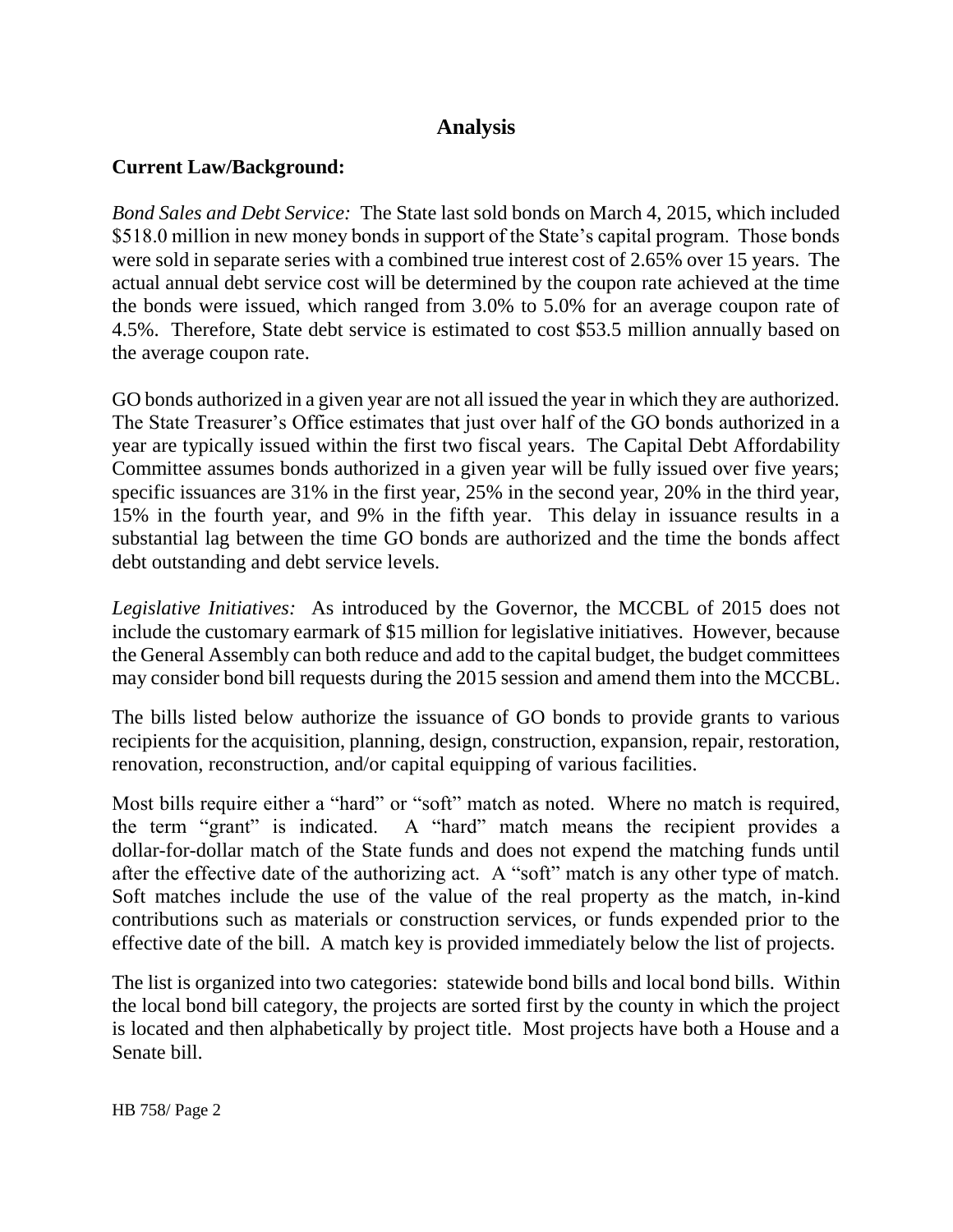## **2015 Session Bond Bills Introduced**

| $\mathbf{S}\mathbf{B}$ | <b>Sponsor</b><br><b>Local Bond Bills</b> | $\overline{H}$ | <b>Sponsor</b> | <b>Project</b>                                                                               | <b>County</b>         | <b>Request</b> | <b>Match</b> |
|------------------------|-------------------------------------------|----------------|----------------|----------------------------------------------------------------------------------------------|-----------------------|----------------|--------------|
| 253                    | Edwards                                   | 320            | Delegation     | <b>Allegany County Animal Shelter</b><br>Adoption and Care Center                            | Allegany              | 250,000        | Soft(1,3)    |
| 722                    | Edwards                                   | 178            | Delegation     | <b>Frostburg Museum Relocation</b><br>Project                                                | Allegany              | 150,000        | Soft(1)      |
| 769                    | Astle                                     |                | Dumais         | Annapolis City Dock Flood<br><b>Mitigation Project</b>                                       | Anne Arundel          | 1,000,000      | Soft(U,2)    |
| 155                    | Reilly                                    | 736            | Vitale         | <b>Belvoir-Scott's Plantation Historic</b><br><b>Manor House</b>                             | Anne Arundel          | 125,000        | Soft(2,3)    |
| 771                    | Reilly                                    | 1107           | Vitale         | Broadneck High School Field House Anne Arundel                                               |                       | 250,000        | Hard         |
| 827                    | Astle                                     | 1126           | Beidle         | Camp Woodlands Restoration<br>Project                                                        | Anne Arundel          | 250,000        | Soft(all)    |
| 263                    | DeGrange                                  | 332            | Carey          | <b>Chesapeake Arts Center</b>                                                                | Anne Arundel          | 150,000        | Grant        |
| 291                    | Reilly                                    | 299            | McConkey       | <b>Crownsville Treatment Center</b>                                                          | Anne Arundel          | 200,000        | Soft(2,3)    |
| 850                    | DeGrange                                  | 1206           | Chang          | Glen Burnie Masonic Lodge 213                                                                | Anne Arundel          | 150,000        | Soft(all)    |
|                        |                                           | 1270           | Beidle         | Harambee House Community<br><b>Outreach Center</b>                                           | Anne Arundel          | 150,000        | Soft(1)      |
|                        |                                           | 1243           | Beidle         | James Brice House                                                                            | Anne Arundel          | 250,000        | Hard         |
| 895                    | Simonaire                                 |                | Kipke          | Pasadena Baseball Club                                                                       | Anne Arundel          | 50,000         | Hard         |
| 242                    | Astle                                     | 269            | Beidle         | Samaritan House                                                                              | Anne Arundel          | 200,000        | Soft(all)    |
| 927                    | Astle                                     | 1260           | S. Howard      | Southern High School Athletic<br>Improvements                                                | Anne Arundel          | 20,000         | Hard         |
| 768                    | Astle                                     |                | Dumais         | <b>Taylor Avenue Improvements</b>                                                            | Anne Arundel          | 2,050,000      | Soft(U,2)    |
| 227                    | Reilly                                    | 1223           | Chang          | The Arc of the Central Chesapeake<br>Region                                                  | Anne Arundel          | 300,000        | Hard         |
| 759                    | Reilly                                    |                |                | <b>Woods Community Center</b>                                                                | Anne Arundel          | 325,000        | Hard         |
| 248                    | Pugh                                      | 307            | Conaway        | 908-912 Washington Boulevard<br>Project                                                      | <b>Baltimore City</b> | 100,000        | Soft(2)      |
|                        |                                           | 1132           | Haynes         | Alpha Phi Alpha Corporate<br>Headquarters                                                    | <b>Baltimore City</b> | 250,000        | Soft(all)    |
|                        |                                           | 60             | McIntosh       | <b>Baltimore Jewelry Center</b>                                                              | <b>Baltimore City</b> | 75,000         | Hard         |
| 733                    | Ferguson                                  | 96             | Hammen         | Banner Neighborhoods Community Baltimore City<br>Center                                      |                       | 75,000         | Soft(all)    |
| 728                    | Conway                                    | 758            | McIntosh       | <b>Blessed Sacrament Supportive</b><br>Housing                                               | <b>Baltimore City</b> | 300,000        | Soft(all)    |
| 891                    | Pugh                                      | 1252           | Hayes          | <b>Center Stage</b>                                                                          | <b>Baltimore City</b> | 200,000        | Hard         |
| 805                    | Ferguson                                  | 1148           | Clippinger     | Cherry Hill Early Head Start                                                                 | <b>Baltimore City</b> | 250,000        | Soft(3)      |
| 872                    | Ferguson                                  | 254            | Clippinger     | Chesapeake Shakespeare Company's Baltimore City<br>Downtown Theater and Educational<br>Annex |                       | 235,000        | Soft(3)      |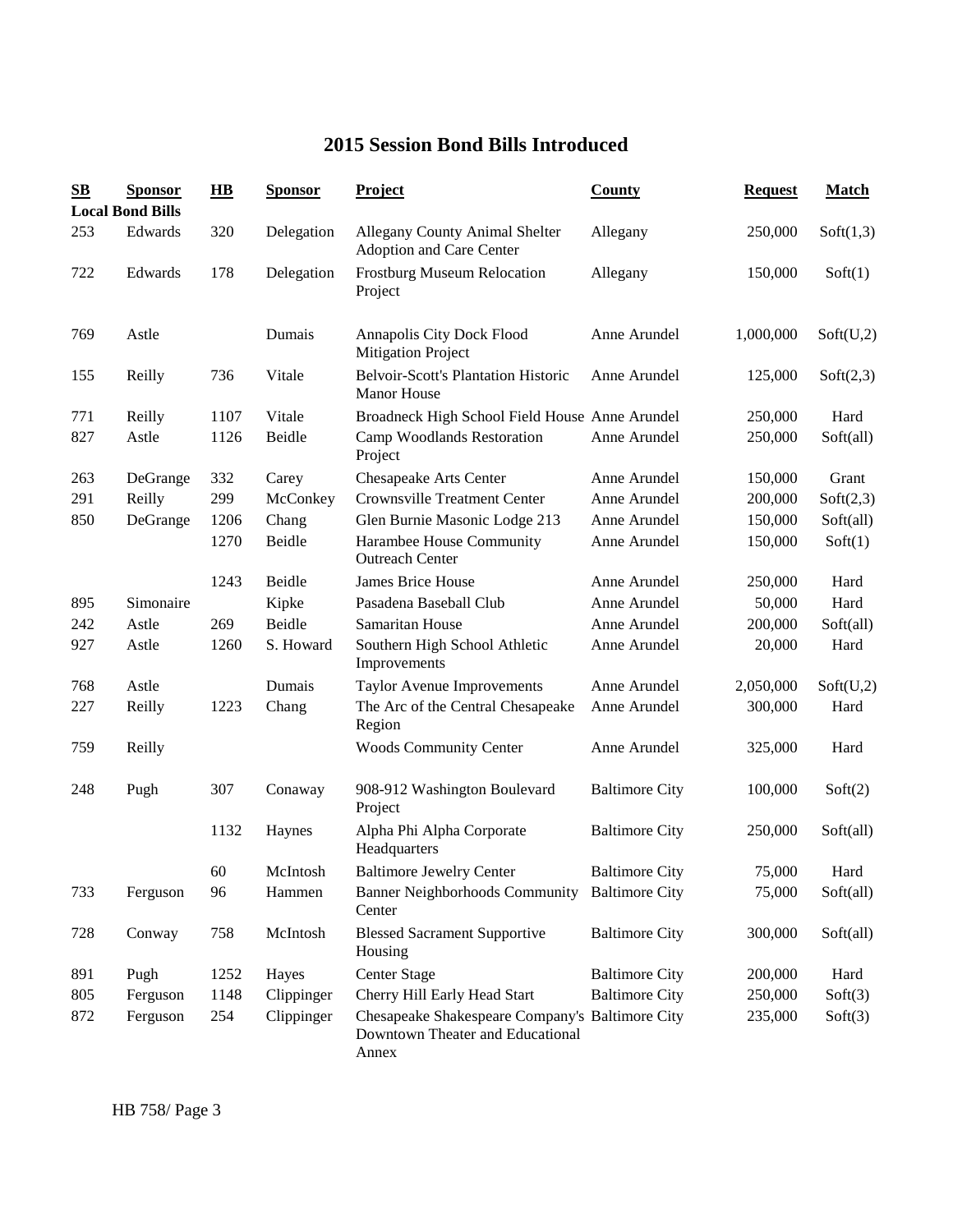| 249 | Pugh      | 519  | Hayes              | <b>Economic Empowerment</b><br><b>Community Center</b>           | <b>Baltimore City</b> | 175,000 | Soft(all)   |
|-----|-----------|------|--------------------|------------------------------------------------------------------|-----------------------|---------|-------------|
|     |           | 1222 | Rosenberg          | Elder Abuse Shelter and Office                                   | <b>Baltimore City</b> | 50,000  | Soft(2,3)   |
| 250 | Pugh      | 520  | Hayes              | Garrett-Jacobs Mansion Safety and<br>Access Project              | <b>Baltimore City</b> | 300,000 | Soft(2,3)   |
| 128 | Gladden   |      | Oaks               | Get Involved Community Center                                    | <b>Baltimore City</b> | 350,000 | Soft(U,all) |
| 791 | McFadden  | 1217 | McCray             | Great Blacks in Wax Museum<br>Expansion                          | <b>Baltimore City</b> | 400,000 | Soft(all)   |
| 809 | Ferguson  | 1131 | Lierman            | Habitat for Humanity of the<br>Chesapeake                        | <b>Baltimore City</b> | 250,000 | Hard        |
| 246 | Pugh      | 777  | <b>B.</b> Robinson | In For Of Building Renovation                                    | <b>Baltimore City</b> | 200,000 | Grant       |
| 786 | Conway    | 517  | McIntosh           | League for People with Disabilities<br><b>Building Expansion</b> | <b>Baltimore City</b> | 145,000 | Grant       |
| 52  | Gladden   | 640  | Rosenberg          | Liberty Elementary Early Childhood Baltimore City<br>Center      |                       | 400,000 | Soft(all)   |
|     |           | 324  | <b>Branch</b>      | Madison East End Multipurpose<br>Center                          | <b>Baltimore City</b> | 40,000  | Soft(all)   |
| 820 | McFadden  |      |                    | Mary Harvin Transformation Center Baltimore City                 |                       | 450,000 | Soft(U,all) |
| 881 | McFadden  | 1277 | <b>Branch</b>      | Men and Families Center                                          | <b>Baltimore City</b> | 250,000 | Soft(all)   |
| 113 | McFadden  | 1097 | Glenn              | Moveable Feast                                                   | <b>Baltimore City</b> | 200,000 | Hard        |
| 53  | Gladden   |      |                    | <b>MSSDAR Headquarters Restoration Baltimore City</b>            |                       | 50,000  | Soft(2,3)   |
|     |           | 1154 | Haynes             | Multi-Family Low-Income Housing Baltimore City<br>Project        |                       | 250,000 | Soft(2)     |
| 245 | Pugh      | 441  | B. Robinson        | New City of Hope Community<br>Center                             | <b>Baltimore City</b> | 400,000 | Soft(U,all) |
| 813 | McFadden  | 1139 | McIntosh           | Niarchos Parkway Film Center                                     | <b>Baltimore City</b> | 500,000 | Soft(2,3)   |
| 819 | Pugh      | 1165 | Conaway            | North Avenue Gateway II                                          | <b>Baltimore City</b> | 100,000 | Hard        |
| 126 | Gladden   | 1055 | Oaks               | Orianda Mansion Preservation                                     | <b>Baltimore City</b> | 200,000 | Soft(2,3)   |
| 732 | Ferguson  | 325  | Lierman            | Peale Center for Baltimore<br>Architecture and History           | <b>Baltimore City</b> | 250,000 | Hard        |
| 247 | Pugh      | 740  | B. Robinson        | <b>Pigtown Facade Restoration</b>                                | <b>Baltimore City</b> | 100,000 | Soft(2)     |
| 804 | Ferguson  | 1151 | Hammen             | Port Discovery Children's Museum<br><b>Renovation Project</b>    | <b>Baltimore City</b> | 500,000 | Soft(2,3)   |
| 785 | Conway    | 277  | M.<br>Washington   | St. Elizabeth School Indoor<br>Playground                        | <b>Baltimore City</b> | 150,000 | Soft(all)   |
| 170 | Gladden   |      |                    | TuTTie's Place                                                   | <b>Baltimore City</b> | 85,000  | Soft(all)   |
| 822 | Jennings  | 1147 | Szeliga            | Angel Park                                                       | <b>Baltimore</b>      | 200,000 | Hard        |
|     |           | 1263 | Jalisi             | <b>Community Playground</b>                                      | <b>Baltimore</b>      | 30,000  | Soft(1)     |
| 734 | Zirkin    | 901  | Hettleman          | <b>Gilead House Renovation</b>                                   | Baltimore             | 65,000  | Hard        |
| 33  | Kasemeyer | 1267 | Ebersole           | Good Shepherd Boys Unit<br>Renovation                            | <b>Baltimore</b>      | 100,000 | Hard        |
|     | Zirkin    | 1120 | Hettleman          | Greenspring Montessori Method<br><b>Training Center</b>          | <b>Baltimore</b>      | 200,000 | Hard        |

HB 758/ Page 4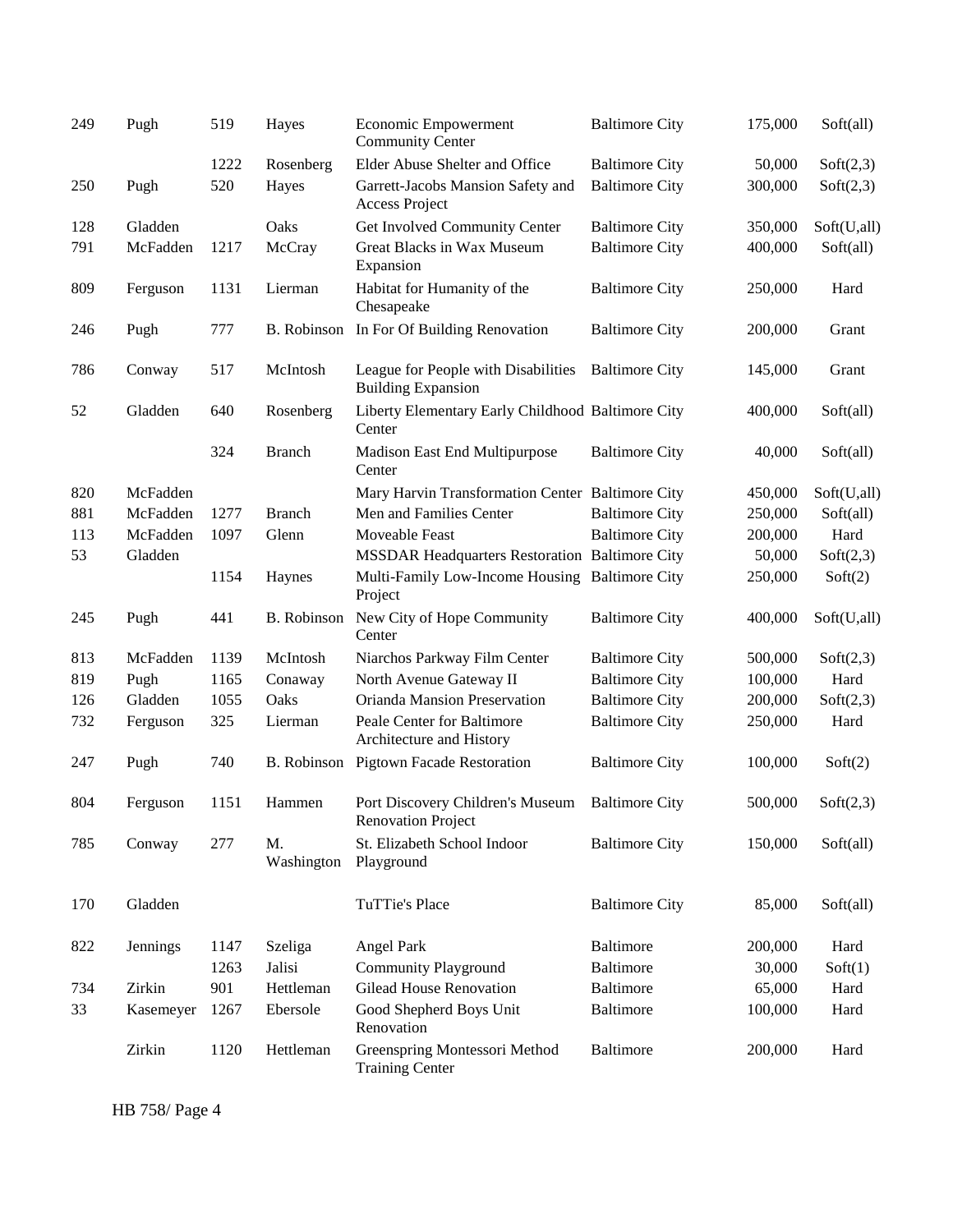| 289 | Zirkin                        | 315  | Morhaim           | Lake Roland Education Center                                                             | Baltimore        | 340,000 | Hard      |
|-----|-------------------------------|------|-------------------|------------------------------------------------------------------------------------------|------------------|---------|-----------|
| 706 | <b>Brochin</b>                | 1218 | West              | Lutherville Volunteer Fire Company Baltimore<br><b>Station Expansion</b>                 |                  | 250,000 | Hard      |
| 883 | Nathan-<br>Pulliam            | 757  | Jones             | National Center on Institutions and<br><b>Alternatives Expansion Project</b>             | <b>Baltimore</b> | 350,000 | Hard      |
| 290 | Zirkin                        | 266  | Stein             | Pikesville Volunteer Fire Company<br><b>Building</b>                                     | Baltimore        | 500,000 | Soft(2)   |
| 753 | Klausmeier                    |      |                   | White Marsh Volunteer Fire<br>Company                                                    | Baltimore        | 250,000 | Hard      |
| 221 | Miller                        |      |                   | Town of North Beach Flood<br><b>Mitigation Project</b>                                   | Calvert          | 150,000 | Hard(U)   |
| 788 | Eckardt                       | 1220 | Mautz             | Mt. Calvary United Methodist<br>Church                                                   | Caroline         | 200,000 | Soft(2)   |
| 34  | Carroll<br>County<br>Senators | 116  | Delegation        | The Arc of Carroll County Building Carroll<br>Renovation                                 |                  | 500,000 | Soft(2)   |
|     |                               | 869  | Hornberger        | Cecil County Farm Museum                                                                 | Cecil            | 50,000  | Hard      |
| 45  | Miller                        | 276  | Proctor           | Benedict Volunteer Fire Department Charles<br>and Rescue Squad and Auxiliary<br>Facility |                  | 300,000 | Grant     |
| 857 | Middleton                     |      |                   | Lions Camp Merrick Septic System                                                         | Charles          | 150,000 | Soft(1)   |
|     |                               | 136  | Delegation        | Southern Maryland Carousel                                                               | Charles          | 300,000 | Soft(1)   |
| 729 | Eckardt                       | 1189 | Sample-<br>Hughes | <b>Chesapeake Grove Senior Housing</b><br>and Intergenerational Center                   | Dorchester       | 200,000 | Soft(1)   |
| 39  | Young                         | 289  | Krimm             | <b>Culler Lake Stormwater</b><br>Management Project                                      | Frederick        | 250,000 | Soft(2)   |
| 149 | Hough                         | 688  | Afzali            | Helen Smith Studio                                                                       | Frederick        | 250,000 | Soft(1,3) |
| 32  | Hough                         | 635  | Afzali            | Northwest Trek Conservation and<br><b>Education Center</b>                               | Frederick        | 150,000 | Soft(2,3) |
| 24  | Young                         | 394  | K. Young          | Weinberg Center HVAC Project                                                             | Frederick        | 250,000 | Soft(3)   |
| 255 | Edwards                       | 319  | Beitzel           | <b>Emergency Operations Center</b>                                                       | Garrett          | 300,000 | Hard      |
| 701 | Jennings                      |      |                   | Agricultural Research and<br><b>Exposition Foundation</b>                                | Harford          | 150,000 | Grant     |
|     |                               | 334  | Delegation        | Ladew Topiary Gardens                                                                    | Harford          | 400,000 | Hard      |
| 878 | Harford<br>County<br>Senators | 831  | Lisanti           | Regional Fire and Rescue Boat                                                            | Harford          | 100,000 | Soft(all) |

HB 758/ Page 5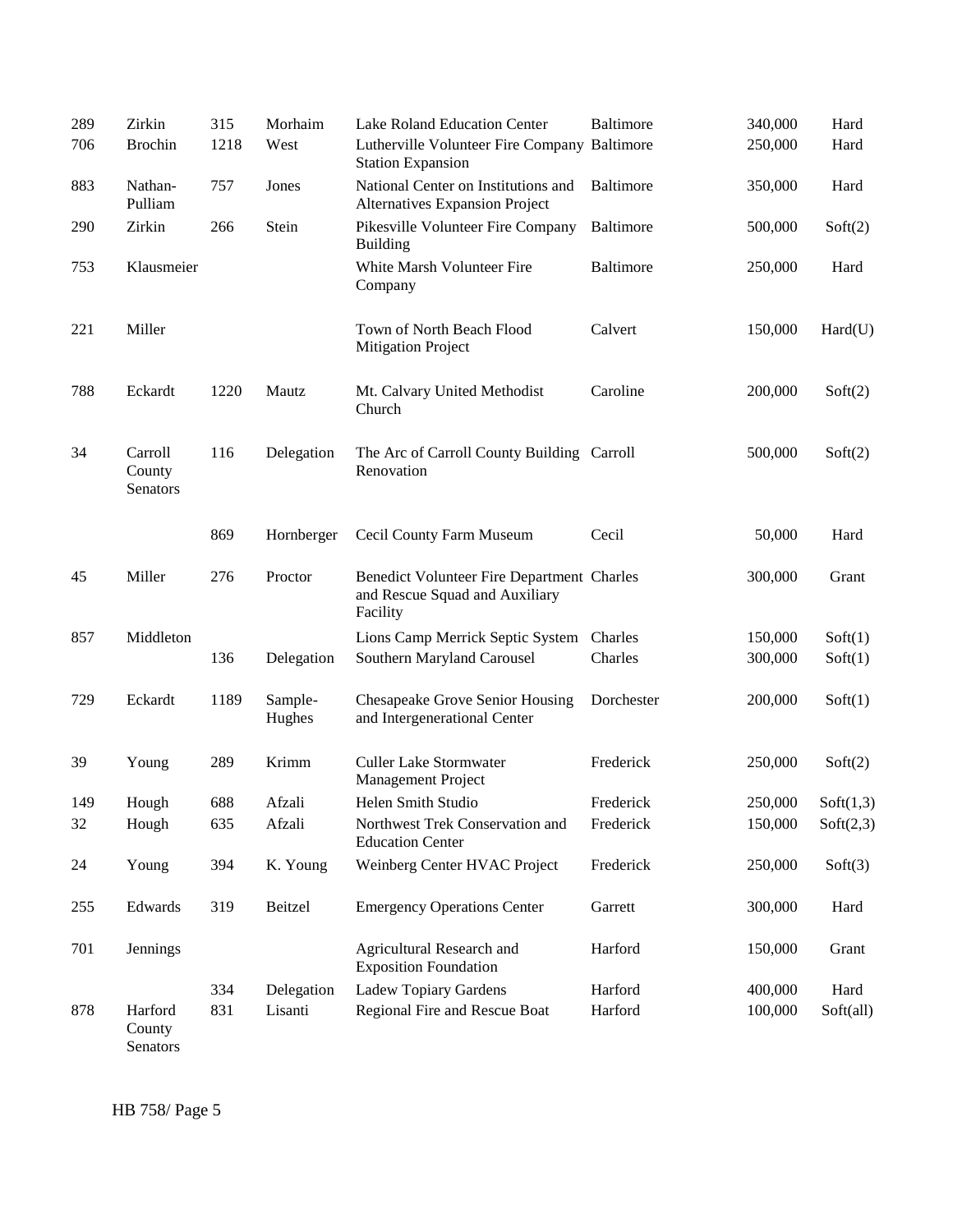| 233 | Howard<br>County<br>Senators | 205  | Delegation | <b>Community Action Council Food</b><br><b>Bank Facility</b>             | Howard          | 500,000 | Hard        |
|-----|------------------------------|------|------------|--------------------------------------------------------------------------|-----------------|---------|-------------|
| 236 | Howard<br>County<br>Senators | 204  | Delegation | <b>Environmental Education Center</b><br>Renovation and Expansion        | Howard          | 250,000 | Soft(all)   |
| 235 | Howard<br>County<br>Senators | 426  | Delegation | Historic Clover Hill Farm House<br>Restoration                           | Howard          | 300,000 | Hard        |
| 234 | Howard<br>County<br>Senators | 206  | Delegation | Howard County Historical Society<br>Roof Repair                          | Howard          | 35,000  | Hard        |
| 658 | Madaleno                     | 922  |            | Waldstreicher Anne L. Bronfman Center and<br>Misler Adult Day Center     | Montgomery      | 95,000  | Hard        |
| 349 | Lee                          | 715  | Korman     | Bethesda Graceful Growing<br><b>Together Community Center</b>            | Montgomery      | 400,000 | Hard        |
| 307 | Raskin                       | 764  | Hixson     | <b>Blair Regional Park Scoreboards</b>                                   | Montgomery      | 25,000  | Hard        |
| 740 | Montgomery 994               |      | Kaiser     | Brooke Grove Rehabilitation and<br>Nursing Center                        | Montgomery      | 300,000 | Hard        |
| 491 | King                         | 465  | Dumais     | Cornerstone Montgomery and<br><b>Interfaith Works Project</b>            | Montgomery      | 350,000 | Hard        |
| 739 | Montgomery 1037              |      | Zucker     | Damascus Volunteer Fire<br>Department                                    | Montgomery      | 200,000 | Hard        |
| 309 | Raskin                       | 783  | Hixson     | Early Literacy Center                                                    | Montgomery      | 110,000 | Hard        |
| 176 | Kagan                        | 295  | Gilchrist  | F. Scott Fitzgerald Theatre and<br>Social Hall                           | Montgomery      | 250,000 | Hard        |
| 287 | Raskin                       | 804  | Hixson     | Four Corners Community Outreach Montgomery<br><b>Site</b>                |                 | 150,000 | Soft(2)     |
| 285 | Raskin                       | 802  | Hixson     | Inter-Generational Center Expansion Montgomery                           |                 | 200,000 | Hard        |
| 151 | Kagan                        | 1238 | Barve      | Jewish Foundation for Group Homes Montgomery<br>Renovations              |                 | 100,000 | Soft(3)     |
| 341 | Lee                          | 467  | Frick      | Josiah Henson Park                                                       | Montgomery      | 275,000 | Soft(1)     |
| 238 | Madaleno                     | 143  |            | Waldstreicher Jubilee Association of Maryland<br><b>Community Center</b> | Montgomery      | 300,000 | Hard        |
| 308 | Raskin                       | 765  | Hixson     | Kitchen and Cafeteria Project                                            | Montgomery      | 150,000 | Hard        |
| 926 | Manno                        |      | Kramer     | Melvin J. Berman Hebrew Academy Montgomery                               |                 | 25,000  | Soft(U,all) |
| 741 | Montgomery 1063              |      | Luedtke    | <b>Olney Manor Dog Park</b>                                              | Montgomery      | 50,000  | Soft(all)   |
| 302 | Feldman                      | 272  | Dumais     | <b>Potomac Community Resources</b><br>Home                               | Montgomery      | 200,000 | Soft(1)     |
| 240 | Madaleno                     | 1242 | Gutierrez  | The Writer's Center                                                      | Montgomery      | 300,000 | Hard        |
| 239 | Madaleno                     | 80   | Carr       | Warner Manor                                                             | Montgomery      | 400,000 | Soft(1)     |
| 647 | Madaleno                     | 317  |            | Waldstreicher Yeshiva Torah School of Greater<br>Washington              | Montgomery      | 60,000  | Hard        |
| 724 | Ramirez                      | 213  | Tarlau     | <b>Bladensburg Road Economic</b><br>Development Project                  | Prince George's | 150,000 | Hard        |
|     | HB 758/ Page 6               |      |            |                                                                          |                 |         |             |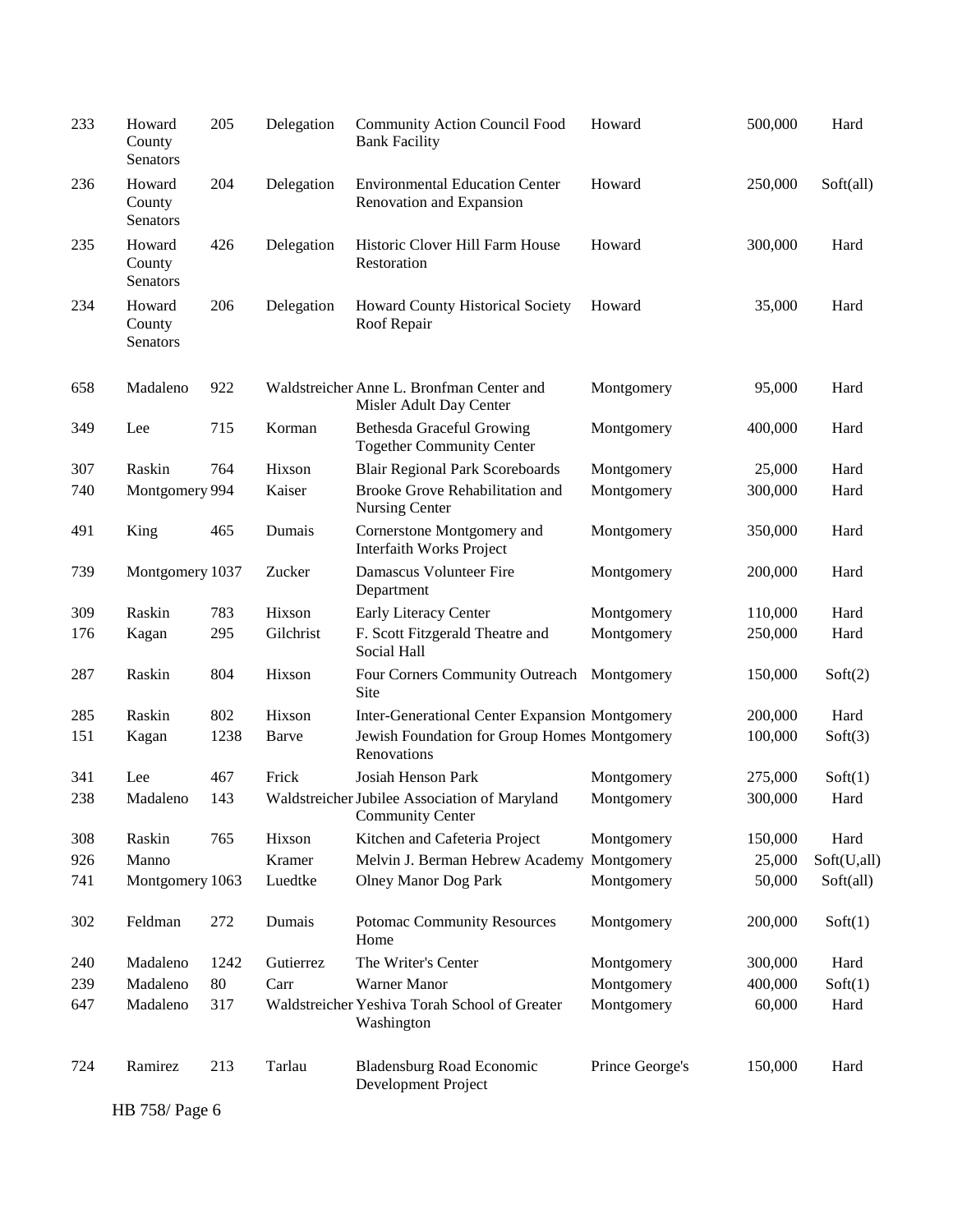|     |          | 1278 | Vallario            | <b>Bowie Senior Center</b>                                        | Prince George's | 100,000 | Soft(all)   |
|-----|----------|------|---------------------|-------------------------------------------------------------------|-----------------|---------|-------------|
| 797 | Peters   | 1212 | Valentino-<br>Smith | Champ House                                                       | Prince George's | 100,000 | Grant       |
| 897 | Muse     | 1225 | Knotts              | <b>Crossland High School</b>                                      | Prince George's | 150,000 | Soft(U,2,3) |
| 780 | Ramirez  | 258  | Tarlau              | Elizabeth Seton High School Library Prince George's<br>Renovation |                 | 100,000 | Hard        |
| 918 | Peters   | 1044 | Holmes              | Family Life and Wellness<br><b>Intergenerational Center</b>       | Prince George's | 500,000 | Soft(1)     |
| 352 | Pinsky   | 265  | Gaines              | Greenbelt Lake Dam Repair                                         | Prince George's | 285,000 | Soft(U,3)   |
| 144 | Peters   |      |                     | Knights of St. John Hall                                          | Prince George's | 26,000  | Grant       |
|     |          | 314  | Valentino-<br>Smith | Knights of St. John Hall                                          | Prince George's | 190,000 | Grant       |
| 206 | Ramirez  | 195  | Fennell             | Landover Hills Town Hall                                          | Prince George's | 200,000 | Hard(U)     |
| 621 | Currie   | 1247 | Davis               | Mt. Calvary Softball Field                                        | Prince George's | 150,000 | Soft(all)   |
| 890 | Currie   | 1245 | Davis               | Park Berkshire Neighborhood Park                                  | Prince George's | 250,000 | Hard        |
| 655 | Muse     |      |                     | Susan D. Mona Center                                              | Prince George's | 100,000 | Grant       |
| 828 | Muse     |      |                     | The New Beginnings Community<br>Development Computer Lab Project  | Prince George's | 15,000  | Soft(U,all) |
|     |          | 1228 | C. Howard           | Town of Capitol Heights Public<br><b>Works Modular Home</b>       | Prince George's | 350,000 | Hard(U)     |
| 731 | Eckardt  | 1149 | Mautz               | Chesapeake Bay Maritime Museum                                    | Talbot          | 250,000 | Hard        |
| 858 | Eckardt  | 1250 | Mautz               | Phillips Wharf Aquaculture Jobs<br><b>Training Center</b>         | Talbot          | 250,000 | Soft(1)     |
| 746 | Edwards  | 1194 | McKay               | Cushwa Basin Area                                                 | Washington      | 300,000 | Soft(2)     |
| 794 | Serafini | 268  | B. Wilson           | The Maryland Theatre                                              | Washington      | 260,000 | Soft(all)   |
| 799 | Mathias  | 1020 | Sample-<br>Hughes   | Tri-County Council Multi-Purpose<br>Center                        | Wicomico        | 250,000 | Hard        |
| 846 | Mathias  | 1156 | Otto                | Delmarva Discovery Center and<br>Museum                           | Worcester       | 250,000 | Soft(1,3)   |

**\$28,386,000**

Match Key:  $1 = Real Property$  $2 =$  In-kind Contributions 3 = Prior Expenditures  $4 = Unequal$ 

# **Additional Information**

### **Prior Introductions:** None.

HB 758/ Page 7